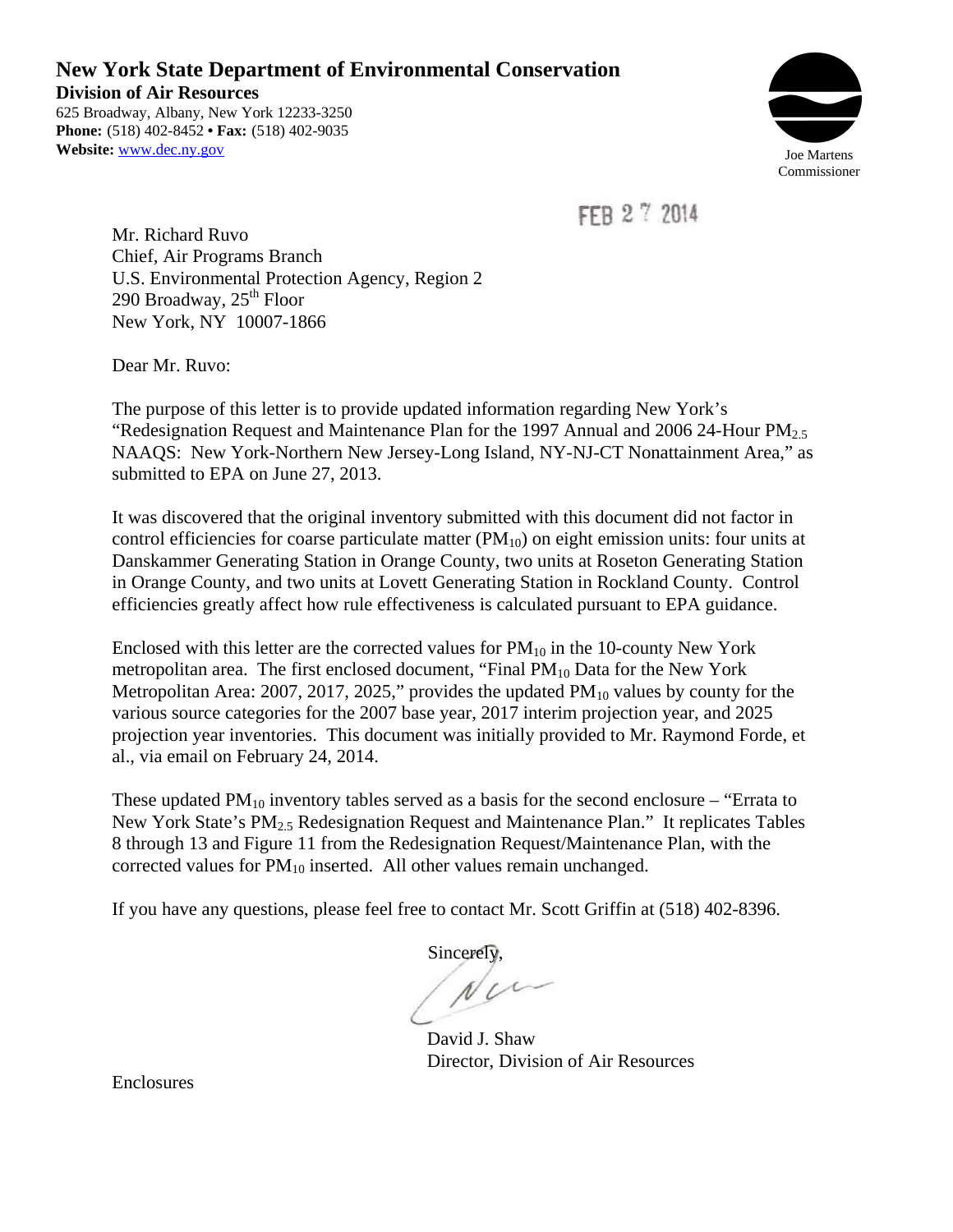#### **PM10 Data for the New York Metropolitan Area: 2007, 2017, 2025 Final PM10 Data for the New York Metropolitan Area: 2007, 2017, 2025 February 24, 2014**

|                    | NYMA 2007 Annual PM10 Emissions by County (Tons) |          |            |           |                |          |                  |              |            |  |  |
|--------------------|--------------------------------------------------|----------|------------|-----------|----------------|----------|------------------|--------------|------------|--|--|
| <b>County FIPS</b> | County                                           | Point    | Point w/RE | Area      | <b>Nonroad</b> | Onroad   | <b>Road Dust</b> | <b>Total</b> | Total w/RE |  |  |
| 36005              | <b>Bronx</b>                                     | 15.82    | 292.68     | 1.718.98  | 195.82         | 601.48   | 164.92           | 2,697.00     | 2,973.86   |  |  |
| 36047              | <b>Kings</b>                                     | 73.39    | 87.22      | 2,978.16  | 530.83         | 924.64   | 278.41           | 4,785.43     | 4,799.25   |  |  |
| 36059              | Nassau                                           | 241.14   | 241.14     | 4,945.76  | 364.82         | 1,809.88 | 337.03           | 7,698.63     | 7,698.63   |  |  |
| 36061              | New York                                         | 98.18    | 98.18      | 5,693.88  | 755.88         | 938.82   | 411.16           | 7.897.92     | 7,897.92   |  |  |
| 36071              | Orange                                           | 241.01   | 118.176.61 | 8.910.80  | 153.81         | 430.49   | 562.66           | 10.298.77    | 128,234.37 |  |  |
| 36081              | <b>Queens</b>                                    | 358.17   | 359.64     | 4,266.59  | 528.15         | 1,565.09 | 423.45           | 7.141.45     | 7,142.92   |  |  |
| 36085              | Richmond                                         | 25.54    | 25.54      | 1.607.56  | 238.03         | 344.34   | 137.85           | 2,353.33     | 2,353.33   |  |  |
| 36087              | Rockland                                         | 211.37   | 4,018.68   | 1,582.52  | 105.89         | 304.79   | 94.42            | 2,298.98     | 6,106.29   |  |  |
| 36103              | Suffolk                                          | 1.446.95 | 1,446.95   | 8.882.90  | 880.27         | 1,916.73 | 636.31           | 13,763.17    | 13,763.17  |  |  |
| 36119              | Westchester                                      | 201.76   | 201.76     | 7,467.69  | 416.95         | 887.10   | 437.37           | 9,410.87     | 9,410.87   |  |  |
|                    | <b>Total</b>                                     | 2,913.32 | 124.948.39 | 48.054.84 | 4.170.45       | 9,723.36 | 3.483.59         | 68,345.55    | 190.380.63 |  |  |

|                    | NYMA 2017 Annual PM10 Emissions by County (Tons) |          |            |           |                |               |                  |              |            |  |  |
|--------------------|--------------------------------------------------|----------|------------|-----------|----------------|---------------|------------------|--------------|------------|--|--|
| <b>County FIPS</b> | County                                           | Point    | Point w/RE | Area      | <b>Nonroad</b> | <b>Onroad</b> | <b>Road Dust</b> | <b>Total</b> | Total w/RE |  |  |
| 36005              | <b>Bronx</b>                                     | 16.66    | 293.49     | 1.402.04  | 123.56         | 419.63        | 144.08           | 2.105.97     | 2.382.79   |  |  |
| 36047              | <b>Kings</b>                                     | 76.04    | 89.87      | 2.409.56  | 345.21         | 618.97        | 230.58           | 3.680.36     | 3,694.19   |  |  |
| 36059              | Nassau                                           | 245.83   | 250.77     | 3.927.55  | 279.68         | 1,312.03      | 299.80           | 6.064.90     | 6,069.83   |  |  |
| 36061              | New York                                         | 99.89    | 99.89      | 4.718.14  | 483.75         | 692.30        | 344.58           | 6,338.66     | 6,338.66   |  |  |
| 36071              | Orange                                           | 239.94   | 118.174.79 | 4.175.30  | 117.69         | 321.21        | 409.44           | 5,263.58     | 123,198.43 |  |  |
| 36081              | <b>Queens</b>                                    | 347.74   | 349.34     | 3.442.60  | 412.24         | 1,076.03      | 369.50           | 5.648.11     | 5,649.71   |  |  |
| 36085              | Richmond                                         | 26.47    | 26.47      | 1.479.65  | 190.01         | 287.56        | 139.97           | 2,123.66     | 2,123.65   |  |  |
| 36087              | Rockland                                         | 168.85   | 3.976.16   | 947.97    | 76.13          | 249.06        | 73.24            | 1.515.24     | 5,322.55   |  |  |
| 36103              | Suffolk                                          | 1,457.25 | 1,471.75   | 8,355.72  | 681.25         | 1,489.99      | 639.60           | 12.623.81    | 12,638.31  |  |  |
| 36119              | Westchester                                      | 203.58   | 203.58     | 3,448.23  | 331.25         | 705.06        | 308.68           | 4,996.79     | 4,996.79   |  |  |
|                    | Total                                            | 2,882.25 | 124.936.11 | 34.306.76 | 3.040.77       | 7,171.83      | 2.959.46         | 50.361.08    | 172.414.93 |  |  |

|                    | NYMA 2025 Annual PM10 Emissions by County (Tons) |          |            |           |                |          |                  |              |            |  |  |
|--------------------|--------------------------------------------------|----------|------------|-----------|----------------|----------|------------------|--------------|------------|--|--|
| <b>County FIPS</b> | County                                           | Point    | Point w/RE | Area      | <b>Nonroad</b> | Onroad   | <b>Road Dust</b> | <b>Total</b> | Total w/RE |  |  |
| 36005              | <b>Bronx</b>                                     | 16.80    | 293.62     | 1,522.77  | 78.10          | 390.90   | 152.56           | 2,161.12     | 2,437.95   |  |  |
| 36047              | <b>Kings</b>                                     | 77.41    | 91.25      | 2,582.15  | 246.33         | 561.48   | 235.48           | 3,702.85     | 3,716.69   |  |  |
| 36059              | Nassau                                           | 246.97   | 251.92     | 4,395.36  | 242.16         | 1,278.26 | 325.29           | 6,488.04     | 6,493.00   |  |  |
| 36061              | New York                                         | 99.98    | 99.98      | 5.246.71  | 332.11         | 671.70   | 368.84           | 6,719.35     | 6,719.35   |  |  |
| 36071              | Orange                                           | 239.91   | 118.174.77 | 4.308.83  | 103.94         | 302.78   | 419.08           | 5.374.55     | 123,309.41 |  |  |
| 36081              | Queens                                           | 347.92   | 349.52     | 3,919.96  | 374.18         | 967.46   | 400.46           | 6.009.98     | 6,011.59   |  |  |
| 36085              | Richmond                                         | 27.30    | 27.30      | 1,808.53  | 169.22         | 296.39   | 166.83           | 2,468.27     | 2,468.27   |  |  |
| 36087              | Rockland                                         | 168.91   | 3.976.22   | 1,008.05  | 62.70          | 255.33   | 78.18            | 1,573.16     | 5,380.47   |  |  |
| 36103              | <b>Suffolk</b>                                   | 1,459.39 | 1,474.18   | 9,557.18  | 615.21         | 1,512.63 | 710.68           | 13,855.08    | 13,869.88  |  |  |
| 36119              | Westchester                                      | 204.88   | 204.88     | 3,717.13  | 295.15         | 715.30   | 326.92           | 5,259.37     | 5,259.37   |  |  |
|                    | <b>Total</b>                                     | 2.889.47 | 124,943.65 | 38,066.67 | 2,519.12       | 6.952.22 | 3,184.31         | 53,611.79    | 175.665.97 |  |  |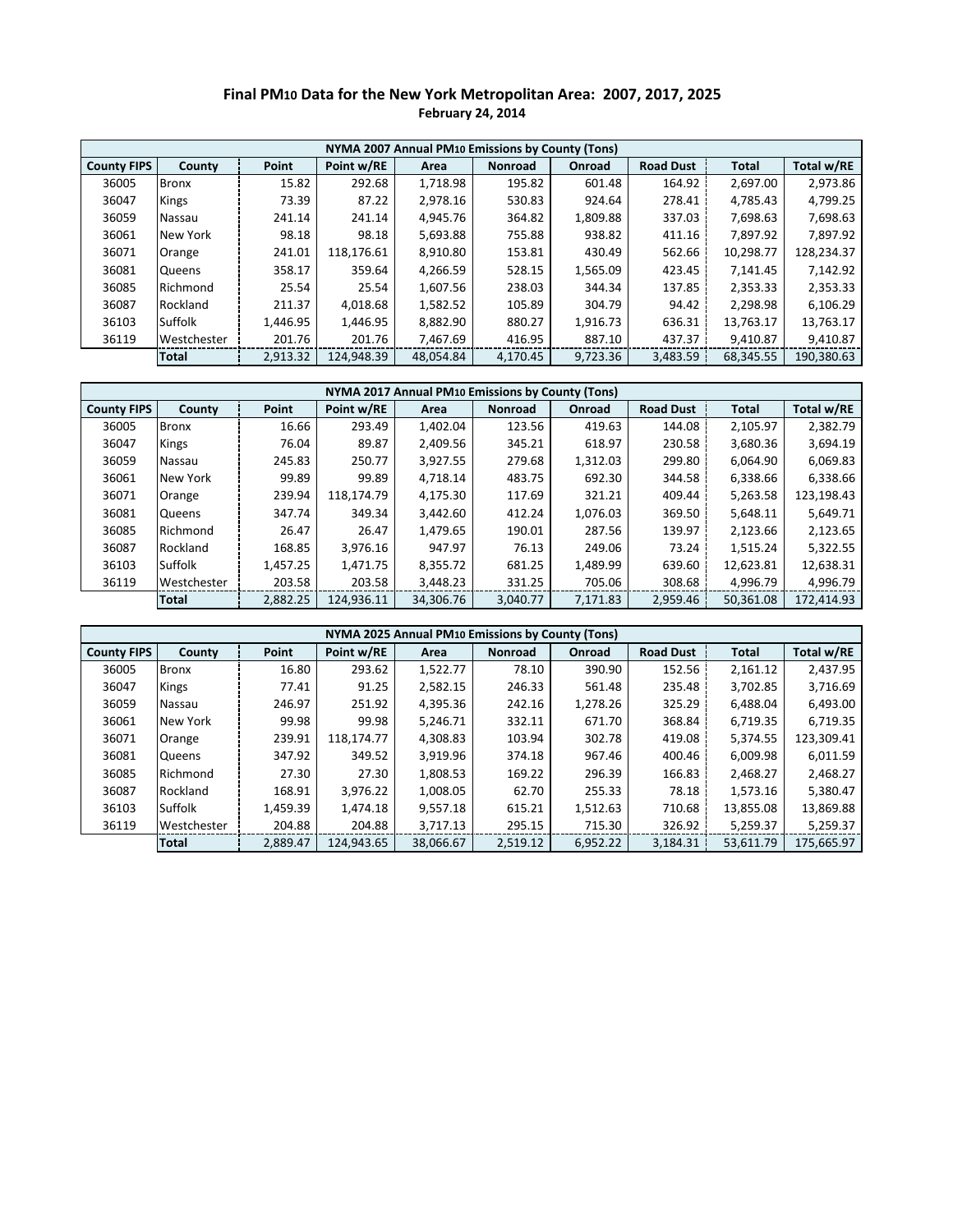# Errata to New York State's PM2.5 Redesignation Request and Maintenance Plan

# On February 24, 2014 the DEC submitted corrections to the PM10 inventory to EPA Region 2.

# This Errata contains the updated values for PM10, affecting Tables 8 through 13 and Figure 11 of the REDESIGNATION REQUEST AND MAINTENANCE PLAN FOR THE 1997 ANNUAL AND 2006 24-HOUR PM2.5 NAAQS:  **NEW YORK‐NORTHERN NEW JERSEY‐LONG ISLAND, NY‐NJ‐CT NONATTAINMENT AREA**

| County       | <b>VOC</b> | <b>NO<sub>x</sub></b> | <b>CO</b>    | <b>PM10</b> | <b>PM2.5</b> | SO <sub>2</sub> | NH <sub>3</sub> |
|--------------|------------|-----------------------|--------------|-------------|--------------|-----------------|-----------------|
| <b>Bronx</b> | 15,047.66  | 16,072.26             | 63.427.45    | 2,973.86    | 1,296.29     | 2,028.00        | 273.71          |
| Kings        | 28,662.51  | 29,076.44             | 124.999.42   | 4.799.25    | 2,383.33     | 4,181.63        | 433.64          |
| Nassau       | 31,927.15  | 38,757.58             | 237,855.45   | 7,698.63    | 3,244.15     | 4,161.52        | 891.06          |
| New York     | 24,969.47  | 38,674.46             | 156,401.62   | 7,897.92    | 3,256.44     | 8,379.15        | 573.40          |
| Orange       | 10,047.89  | 16,401.52             | 74,321.45    | 128,234.37  | 120,451.70   | 17,457.67       | 1,258.36        |
| Queens       | 31,752.34  | 49.624.79             | 182,710.39   | 7.142.92    | 3,331.36     | 7,175.21        | 766.23          |
| Richmond     | 7,991.66   | 11,116.46             | 50,837.44    | 2,353.33    | 892.64       | 1,348.56        | 164.63          |
| Rockland     | 6,773.37   | 10,861.11             | 50,646.73    | 6,106.29    | 5,254.22     | 8,090.90        | 333.66          |
| Suffolk      | 44,149.39  | 53,819.10             | 309,309.17   | 13,763.17   | 5,630.24     | 23,161.04       | 1,142.61        |
| Westchester  | 21.273.64  | 24,706.33             | 160,065.09   | 9,410.87    | 2,540.15     | 4,451.51        | 572.77          |
| Totall       | 222,595.08 | 289,110.05            | 1,410,574.21 | 190.380.63  | 148,280.52   | 80.435.19       | 6.410.08        |

#### **Revised Table 8. NYMA 2007 Annual Emissions by County (Tons) w/ Rule Effectiveness**

#### **Revised Table 9. NYMA 2017 Annual Emissions by County (Tons) w/ Rule Effectiveness**

|            |                                                                                                                                                                                                                                                                                                                                                                     | On February 24, 2014 the DEC submitted corrections to the PM10 inventory to EPA Region 2.<br>This Errata contains the updated values for PM10, affecting Tables 8 through 13 and Figure 11 of the<br>REDESIGNATION REQUEST AND MAINTENANCE PLAN FOR THE 1997 ANNUAL AND 2006 24-HOUR PM2.5 NAAQS:                              |                                                                                                                                                                                                                                                                                                                               |                                                                                                                                                                                                                                                                                                                                  |                                                                                                                                                                                                                                                                                                                                                                                                                                         |                                                                                                                                                                                                                                                                                                                                                                                                                                                                                                                                                                                                                    |
|------------|---------------------------------------------------------------------------------------------------------------------------------------------------------------------------------------------------------------------------------------------------------------------------------------------------------------------------------------------------------------------|--------------------------------------------------------------------------------------------------------------------------------------------------------------------------------------------------------------------------------------------------------------------------------------------------------------------------------|-------------------------------------------------------------------------------------------------------------------------------------------------------------------------------------------------------------------------------------------------------------------------------------------------------------------------------|----------------------------------------------------------------------------------------------------------------------------------------------------------------------------------------------------------------------------------------------------------------------------------------------------------------------------------|-----------------------------------------------------------------------------------------------------------------------------------------------------------------------------------------------------------------------------------------------------------------------------------------------------------------------------------------------------------------------------------------------------------------------------------------|--------------------------------------------------------------------------------------------------------------------------------------------------------------------------------------------------------------------------------------------------------------------------------------------------------------------------------------------------------------------------------------------------------------------------------------------------------------------------------------------------------------------------------------------------------------------------------------------------------------------|
|            |                                                                                                                                                                                                                                                                                                                                                                     | NEW YORK-NORTHERN NEW JERSEY-LONG ISLAND, NY-NJ-CT NONATTAINMENT AREA                                                                                                                                                                                                                                                          |                                                                                                                                                                                                                                                                                                                               |                                                                                                                                                                                                                                                                                                                                  |                                                                                                                                                                                                                                                                                                                                                                                                                                         |                                                                                                                                                                                                                                                                                                                                                                                                                                                                                                                                                                                                                    |
|            |                                                                                                                                                                                                                                                                                                                                                                     |                                                                                                                                                                                                                                                                                                                                |                                                                                                                                                                                                                                                                                                                               |                                                                                                                                                                                                                                                                                                                                  |                                                                                                                                                                                                                                                                                                                                                                                                                                         |                                                                                                                                                                                                                                                                                                                                                                                                                                                                                                                                                                                                                    |
|            |                                                                                                                                                                                                                                                                                                                                                                     |                                                                                                                                                                                                                                                                                                                                |                                                                                                                                                                                                                                                                                                                               |                                                                                                                                                                                                                                                                                                                                  |                                                                                                                                                                                                                                                                                                                                                                                                                                         |                                                                                                                                                                                                                                                                                                                                                                                                                                                                                                                                                                                                                    |
|            |                                                                                                                                                                                                                                                                                                                                                                     |                                                                                                                                                                                                                                                                                                                                |                                                                                                                                                                                                                                                                                                                               |                                                                                                                                                                                                                                                                                                                                  |                                                                                                                                                                                                                                                                                                                                                                                                                                         | NH <sub>3</sub>                                                                                                                                                                                                                                                                                                                                                                                                                                                                                                                                                                                                    |
|            |                                                                                                                                                                                                                                                                                                                                                                     |                                                                                                                                                                                                                                                                                                                                |                                                                                                                                                                                                                                                                                                                               |                                                                                                                                                                                                                                                                                                                                  |                                                                                                                                                                                                                                                                                                                                                                                                                                         | 273.71<br>433.64                                                                                                                                                                                                                                                                                                                                                                                                                                                                                                                                                                                                   |
|            |                                                                                                                                                                                                                                                                                                                                                                     |                                                                                                                                                                                                                                                                                                                                |                                                                                                                                                                                                                                                                                                                               |                                                                                                                                                                                                                                                                                                                                  |                                                                                                                                                                                                                                                                                                                                                                                                                                         | 891.06                                                                                                                                                                                                                                                                                                                                                                                                                                                                                                                                                                                                             |
|            |                                                                                                                                                                                                                                                                                                                                                                     |                                                                                                                                                                                                                                                                                                                                |                                                                                                                                                                                                                                                                                                                               |                                                                                                                                                                                                                                                                                                                                  |                                                                                                                                                                                                                                                                                                                                                                                                                                         | 573.40                                                                                                                                                                                                                                                                                                                                                                                                                                                                                                                                                                                                             |
|            |                                                                                                                                                                                                                                                                                                                                                                     |                                                                                                                                                                                                                                                                                                                                |                                                                                                                                                                                                                                                                                                                               |                                                                                                                                                                                                                                                                                                                                  |                                                                                                                                                                                                                                                                                                                                                                                                                                         | 1,258.36                                                                                                                                                                                                                                                                                                                                                                                                                                                                                                                                                                                                           |
|            |                                                                                                                                                                                                                                                                                                                                                                     |                                                                                                                                                                                                                                                                                                                                |                                                                                                                                                                                                                                                                                                                               |                                                                                                                                                                                                                                                                                                                                  |                                                                                                                                                                                                                                                                                                                                                                                                                                         | 766.23                                                                                                                                                                                                                                                                                                                                                                                                                                                                                                                                                                                                             |
|            |                                                                                                                                                                                                                                                                                                                                                                     |                                                                                                                                                                                                                                                                                                                                |                                                                                                                                                                                                                                                                                                                               |                                                                                                                                                                                                                                                                                                                                  |                                                                                                                                                                                                                                                                                                                                                                                                                                         | 164.63                                                                                                                                                                                                                                                                                                                                                                                                                                                                                                                                                                                                             |
|            |                                                                                                                                                                                                                                                                                                                                                                     | 50,646.73                                                                                                                                                                                                                                                                                                                      |                                                                                                                                                                                                                                                                                                                               |                                                                                                                                                                                                                                                                                                                                  |                                                                                                                                                                                                                                                                                                                                                                                                                                         | 333.66                                                                                                                                                                                                                                                                                                                                                                                                                                                                                                                                                                                                             |
| 44,149.39  | 53,819.10                                                                                                                                                                                                                                                                                                                                                           | 309,309.17                                                                                                                                                                                                                                                                                                                     | 13,763.17                                                                                                                                                                                                                                                                                                                     | 5,630.24                                                                                                                                                                                                                                                                                                                         | 23,161.04                                                                                                                                                                                                                                                                                                                                                                                                                               | 1,142.61                                                                                                                                                                                                                                                                                                                                                                                                                                                                                                                                                                                                           |
| 21,273.64  | 24,706.33                                                                                                                                                                                                                                                                                                                                                           | 160,065.09                                                                                                                                                                                                                                                                                                                     | 9,410.87                                                                                                                                                                                                                                                                                                                      | 2,540.15                                                                                                                                                                                                                                                                                                                         | 4,451.51                                                                                                                                                                                                                                                                                                                                                                                                                                | 572.77                                                                                                                                                                                                                                                                                                                                                                                                                                                                                                                                                                                                             |
| 222,595.08 | 289,110.05                                                                                                                                                                                                                                                                                                                                                          | 1,410,574.21                                                                                                                                                                                                                                                                                                                   | 190,380.63                                                                                                                                                                                                                                                                                                                    | 148,280.52                                                                                                                                                                                                                                                                                                                       | 80,435.19                                                                                                                                                                                                                                                                                                                                                                                                                               | 6,410.08                                                                                                                                                                                                                                                                                                                                                                                                                                                                                                                                                                                                           |
|            |                                                                                                                                                                                                                                                                                                                                                                     |                                                                                                                                                                                                                                                                                                                                |                                                                                                                                                                                                                                                                                                                               |                                                                                                                                                                                                                                                                                                                                  |                                                                                                                                                                                                                                                                                                                                                                                                                                         |                                                                                                                                                                                                                                                                                                                                                                                                                                                                                                                                                                                                                    |
|            |                                                                                                                                                                                                                                                                                                                                                                     |                                                                                                                                                                                                                                                                                                                                |                                                                                                                                                                                                                                                                                                                               |                                                                                                                                                                                                                                                                                                                                  |                                                                                                                                                                                                                                                                                                                                                                                                                                         |                                                                                                                                                                                                                                                                                                                                                                                                                                                                                                                                                                                                                    |
|            |                                                                                                                                                                                                                                                                                                                                                                     |                                                                                                                                                                                                                                                                                                                                |                                                                                                                                                                                                                                                                                                                               |                                                                                                                                                                                                                                                                                                                                  |                                                                                                                                                                                                                                                                                                                                                                                                                                         | NH <sub>3</sub>                                                                                                                                                                                                                                                                                                                                                                                                                                                                                                                                                                                                    |
|            |                                                                                                                                                                                                                                                                                                                                                                     |                                                                                                                                                                                                                                                                                                                                |                                                                                                                                                                                                                                                                                                                               |                                                                                                                                                                                                                                                                                                                                  |                                                                                                                                                                                                                                                                                                                                                                                                                                         | 195.23<br>298.05                                                                                                                                                                                                                                                                                                                                                                                                                                                                                                                                                                                                   |
|            |                                                                                                                                                                                                                                                                                                                                                                     |                                                                                                                                                                                                                                                                                                                                |                                                                                                                                                                                                                                                                                                                               |                                                                                                                                                                                                                                                                                                                                  |                                                                                                                                                                                                                                                                                                                                                                                                                                         | 616.41                                                                                                                                                                                                                                                                                                                                                                                                                                                                                                                                                                                                             |
|            |                                                                                                                                                                                                                                                                                                                                                                     |                                                                                                                                                                                                                                                                                                                                |                                                                                                                                                                                                                                                                                                                               |                                                                                                                                                                                                                                                                                                                                  |                                                                                                                                                                                                                                                                                                                                                                                                                                         | 445.78                                                                                                                                                                                                                                                                                                                                                                                                                                                                                                                                                                                                             |
|            |                                                                                                                                                                                                                                                                                                                                                                     |                                                                                                                                                                                                                                                                                                                                |                                                                                                                                                                                                                                                                                                                               |                                                                                                                                                                                                                                                                                                                                  |                                                                                                                                                                                                                                                                                                                                                                                                                                         | 1,208.67                                                                                                                                                                                                                                                                                                                                                                                                                                                                                                                                                                                                           |
|            |                                                                                                                                                                                                                                                                                                                                                                     |                                                                                                                                                                                                                                                                                                                                |                                                                                                                                                                                                                                                                                                                               |                                                                                                                                                                                                                                                                                                                                  |                                                                                                                                                                                                                                                                                                                                                                                                                                         | 573.19                                                                                                                                                                                                                                                                                                                                                                                                                                                                                                                                                                                                             |
|            |                                                                                                                                                                                                                                                                                                                                                                     |                                                                                                                                                                                                                                                                                                                                |                                                                                                                                                                                                                                                                                                                               |                                                                                                                                                                                                                                                                                                                                  |                                                                                                                                                                                                                                                                                                                                                                                                                                         | 130.43                                                                                                                                                                                                                                                                                                                                                                                                                                                                                                                                                                                                             |
|            | 7,633.39                                                                                                                                                                                                                                                                                                                                                            |                                                                                                                                                                                                                                                                                                                                |                                                                                                                                                                                                                                                                                                                               |                                                                                                                                                                                                                                                                                                                                  |                                                                                                                                                                                                                                                                                                                                                                                                                                         | 288.18                                                                                                                                                                                                                                                                                                                                                                                                                                                                                                                                                                                                             |
|            | 35,245.65                                                                                                                                                                                                                                                                                                                                                           | 214,435.45                                                                                                                                                                                                                                                                                                                     | 12,638.31                                                                                                                                                                                                                                                                                                                     |                                                                                                                                                                                                                                                                                                                                  | 15,478.61                                                                                                                                                                                                                                                                                                                                                                                                                               | 939.13                                                                                                                                                                                                                                                                                                                                                                                                                                                                                                                                                                                                             |
| 14,470.39  | 15,229.93                                                                                                                                                                                                                                                                                                                                                           | 108,921.41                                                                                                                                                                                                                                                                                                                     | 4,996.79                                                                                                                                                                                                                                                                                                                      | 1,632.78                                                                                                                                                                                                                                                                                                                         | 779.24                                                                                                                                                                                                                                                                                                                                                                                                                                  | 429.61                                                                                                                                                                                                                                                                                                                                                                                                                                                                                                                                                                                                             |
| N/A        | 457.00                                                                                                                                                                                                                                                                                                                                                              | N/A                                                                                                                                                                                                                                                                                                                            | N/A                                                                                                                                                                                                                                                                                                                           | N/A                                                                                                                                                                                                                                                                                                                              | N/A                                                                                                                                                                                                                                                                                                                                                                                                                                     | N/A                                                                                                                                                                                                                                                                                                                                                                                                                                                                                                                                                                                                                |
| 157,414.67 | 187,724.00                                                                                                                                                                                                                                                                                                                                                          | 931,289.32                                                                                                                                                                                                                                                                                                                     | 172,414.93                                                                                                                                                                                                                                                                                                                    | 141,355.28                                                                                                                                                                                                                                                                                                                       | 53,048.17                                                                                                                                                                                                                                                                                                                                                                                                                               | 5,124.68                                                                                                                                                                                                                                                                                                                                                                                                                                                                                                                                                                                                           |
|            |                                                                                                                                                                                                                                                                                                                                                                     |                                                                                                                                                                                                                                                                                                                                |                                                                                                                                                                                                                                                                                                                               |                                                                                                                                                                                                                                                                                                                                  |                                                                                                                                                                                                                                                                                                                                                                                                                                         |                                                                                                                                                                                                                                                                                                                                                                                                                                                                                                                                                                                                                    |
|            |                                                                                                                                                                                                                                                                                                                                                                     |                                                                                                                                                                                                                                                                                                                                |                                                                                                                                                                                                                                                                                                                               |                                                                                                                                                                                                                                                                                                                                  |                                                                                                                                                                                                                                                                                                                                                                                                                                         |                                                                                                                                                                                                                                                                                                                                                                                                                                                                                                                                                                                                                    |
|            |                                                                                                                                                                                                                                                                                                                                                                     |                                                                                                                                                                                                                                                                                                                                |                                                                                                                                                                                                                                                                                                                               |                                                                                                                                                                                                                                                                                                                                  |                                                                                                                                                                                                                                                                                                                                                                                                                                         | NH <sub>3</sub>                                                                                                                                                                                                                                                                                                                                                                                                                                                                                                                                                                                                    |
|            |                                                                                                                                                                                                                                                                                                                                                                     |                                                                                                                                                                                                                                                                                                                                |                                                                                                                                                                                                                                                                                                                               |                                                                                                                                                                                                                                                                                                                                  |                                                                                                                                                                                                                                                                                                                                                                                                                                         | 196.75<br>291.83                                                                                                                                                                                                                                                                                                                                                                                                                                                                                                                                                                                                   |
|            |                                                                                                                                                                                                                                                                                                                                                                     |                                                                                                                                                                                                                                                                                                                                |                                                                                                                                                                                                                                                                                                                               |                                                                                                                                                                                                                                                                                                                                  |                                                                                                                                                                                                                                                                                                                                                                                                                                         | 622.02                                                                                                                                                                                                                                                                                                                                                                                                                                                                                                                                                                                                             |
|            |                                                                                                                                                                                                                                                                                                                                                                     |                                                                                                                                                                                                                                                                                                                                |                                                                                                                                                                                                                                                                                                                               |                                                                                                                                                                                                                                                                                                                                  |                                                                                                                                                                                                                                                                                                                                                                                                                                         | 446.83                                                                                                                                                                                                                                                                                                                                                                                                                                                                                                                                                                                                             |
|            |                                                                                                                                                                                                                                                                                                                                                                     |                                                                                                                                                                                                                                                                                                                                |                                                                                                                                                                                                                                                                                                                               |                                                                                                                                                                                                                                                                                                                                  |                                                                                                                                                                                                                                                                                                                                                                                                                                         | 1,239.75                                                                                                                                                                                                                                                                                                                                                                                                                                                                                                                                                                                                           |
|            |                                                                                                                                                                                                                                                                                                                                                                     |                                                                                                                                                                                                                                                                                                                                |                                                                                                                                                                                                                                                                                                                               |                                                                                                                                                                                                                                                                                                                                  |                                                                                                                                                                                                                                                                                                                                                                                                                                         | 574.26                                                                                                                                                                                                                                                                                                                                                                                                                                                                                                                                                                                                             |
|            |                                                                                                                                                                                                                                                                                                                                                                     |                                                                                                                                                                                                                                                                                                                                |                                                                                                                                                                                                                                                                                                                               | 768.78                                                                                                                                                                                                                                                                                                                           |                                                                                                                                                                                                                                                                                                                                                                                                                                         | 139.63                                                                                                                                                                                                                                                                                                                                                                                                                                                                                                                                                                                                             |
|            |                                                                                                                                                                                                                                                                                                                                                                     |                                                                                                                                                                                                                                                                                                                                |                                                                                                                                                                                                                                                                                                                               |                                                                                                                                                                                                                                                                                                                                  |                                                                                                                                                                                                                                                                                                                                                                                                                                         | 295.83                                                                                                                                                                                                                                                                                                                                                                                                                                                                                                                                                                                                             |
| 26,051.63  | 31,473.05                                                                                                                                                                                                                                                                                                                                                           | 220,845.67                                                                                                                                                                                                                                                                                                                     | 13,869.88                                                                                                                                                                                                                                                                                                                     | 4,948.16                                                                                                                                                                                                                                                                                                                         | 15,578.36                                                                                                                                                                                                                                                                                                                                                                                                                               | 989.56                                                                                                                                                                                                                                                                                                                                                                                                                                                                                                                                                                                                             |
| 13,657.59  | 13,592.12                                                                                                                                                                                                                                                                                                                                                           | 113,243.94                                                                                                                                                                                                                                                                                                                     | 5,259.37                                                                                                                                                                                                                                                                                                                      | 1,605.61                                                                                                                                                                                                                                                                                                                         | 810.39                                                                                                                                                                                                                                                                                                                                                                                                                                  | 445.12                                                                                                                                                                                                                                                                                                                                                                                                                                                                                                                                                                                                             |
| 150,500.68 | 167,147.34                                                                                                                                                                                                                                                                                                                                                          | 949,164.70                                                                                                                                                                                                                                                                                                                     | 175,665.97                                                                                                                                                                                                                                                                                                                    | 140,963.45                                                                                                                                                                                                                                                                                                                       | 53,520.61                                                                                                                                                                                                                                                                                                                                                                                                                               | 5,241.57                                                                                                                                                                                                                                                                                                                                                                                                                                                                                                                                                                                                           |
|            | <b>VOC</b><br>15,047.66<br>28,662.51<br>31,927.15<br>24,969.47<br>10,047.89<br>31,752.34<br>7,991.66<br>6,773.37<br><b>VOC</b><br>12,112.80<br>22,317.71<br>20,334.10<br>17,709.12<br>7,217.53<br>23,583.06<br>6,397.10<br>4,527.46<br>28,745.40<br><b>VOC</b><br>12,001.94<br>21,890.14<br>18,782.44<br>17,331.41<br>6,830.76<br>23,319.79<br>6,391.30<br>4,243.68 | <b>NOx</b><br>16,072.26<br>29,076.44<br>38,757.58<br>38,674.46<br>16,401.52<br>49,624.79<br>11,116.46<br>10,861.11<br><b>NOx</b><br>9,460.93<br>17,925.67<br>21,576.11<br>25,740.64<br>11,847.65<br>34,838.52<br>7,768.51<br>7,843.65<br>15,315.75<br>18,286.53<br>22,496.16<br>10,860.76<br>33,134.26<br>7,085.86<br>7,059.19 | CO<br>63,427.45<br>124,999.42<br>237,855.45<br>156,401.62<br>74,321.45<br>182,710.39<br>50,837.44<br>CO<br>39,905.03<br>78,895.41<br>146,367.91<br>112,483.64<br>47,941.66<br>113,502.89<br>34,455.91<br>34,380.00<br>39,228.79<br>78,139.60<br>146,242.98<br>118,659.27<br>48,138.05<br>113,218.21<br>35,661.72<br>35,786.47 | <b>PM10</b><br>2,973.86<br>4,799.25<br>7,698.63<br>7,897.92<br>128,234.37<br>7,142.92<br>2,353.33<br>6,106.29<br><b>PM10</b><br>2,382.79<br>3,694.19<br>6,069.83<br>6,338.66<br>123,198.43<br>5,649.71<br>2,123.65<br>5,322.55<br>2,437.95<br>3,716.69<br>6,493.00<br>6,719.35<br>123,309.41<br>6,011.59<br>2,468.27<br>5,380.47 | Further information about these revisions is available upon request.<br><b>PM2.5</b><br>1,296.29<br>2,383.33<br>3,244.15<br>3,256.44<br>120,451.70<br>3,331.36<br>892.64<br>5,254.22<br><b>PM2.5</b><br>924.91<br>1,722.45<br>2,350.01<br>2,446.43<br>119,826.95<br>2,461.80<br>733.59<br>4,434.51<br>4,821.86<br>$NOx$ $CO$ $PM10$<br><b>PM2.5</b><br>853.18<br>1,581.36<br>2,308.79<br>2,291.81<br>119,815.34<br>2,364.83<br>4,425.59 | Revised Table 8. NYMA 2007 Annual Emissions by County (Tons) w/ Rule Effectiveness<br>SO <sub>2</sub><br>2,028.00<br>4,181.63<br>4,161.52<br>8,379.15<br>17,457.67<br>7,175.21<br>1,348.56<br>8,090.90<br>Revised Table 9. NYMA 2017 Annual Emissions by County (Tons) w/ Rule Effectiveness<br><b>SO2</b><br>570.10<br>1,876.27<br>1,209.10<br>3,964.15<br>15,718.83<br>5,085.91<br>1,053.11<br>7,312.84<br>Revised Table 10. NYMA 2025 Annual Emissions by County (Tons) w/ Rule Effectiveness<br>SO <sub>2</sub><br>563.84<br>1,915.10<br>1,235.89<br>3,986.13<br>15,712.22<br>5,288.51<br>1,113.59<br>7,316.57 |

### **Revised Table 10. NYMA 2025 Annual Emissions by County (Tons) w/ Rule Effectiveness**

| County        | <b>VOC</b> | <b>NO<sub>x</sub></b> | <b>CO</b>  | <b>PM10</b> | <b>PM2.5</b> | SO <sub>2</sub> | NH <sub>3</sub> |
|---------------|------------|-----------------------|------------|-------------|--------------|-----------------|-----------------|
| Bronx         | 12,001.94  | 7,843.65              | 39,228.79  | 2.437.95    | 853.18       | 563.84          | 196.75          |
| <b>Kings</b>  | 21,890.14  | 15,315.75             | 78,139.60  | 3,716.69    | 1,581.36     | 1,915.10        | 291.83          |
| Nassau        | 18,782.44  | 18,286.53             | 146,242.98 | 6,493.00    | 2,308.79     | 1,235.89        | 622.02          |
| New York      | 17,331.41  | 22,496.16             | 118,659.27 | 6,719.35    | 2,291.81     | 3,986.13        | 446.83          |
| Orange        | 6,830.76   | 10,860.76             | 48,138.05  | 123,309.41  | 119,815.34   | 15,712.22       | 1,239.75        |
| <b>Queens</b> | 23,319.79  | 33,134.26             | 113,218.21 | 6,011.59    | 2,364.83     | 5,288.51        | 574.26          |
| Richmond      | 6,391.30   | 7,085.86              | 35,661.72  | 2,468.27    | 768.78       | 1,113.59        | 139.63          |
| Rockland      | 4,243.68   | 7,059.19              | 35,786.47  | 5,380.47    | 4,425.59     | 7,316.57        | 295.83          |
| Suffolk       | 26,051.63  | 31,473.05             | 220,845.67 | 13,869.88   | 4,948.16     | 15,578.36       | 989.56          |
| Westchester   | 13,657.59  | 13,592.12             | 113,243.94 | 5,259.37    | 1,605.61     | 810.39          | 445.12          |
| <b>Total</b>  | 150.500.68 | 167.147.34            | 949.164.70 | 175.665.97  | 140.963.45   | 53.520.61       | 5.241.57        |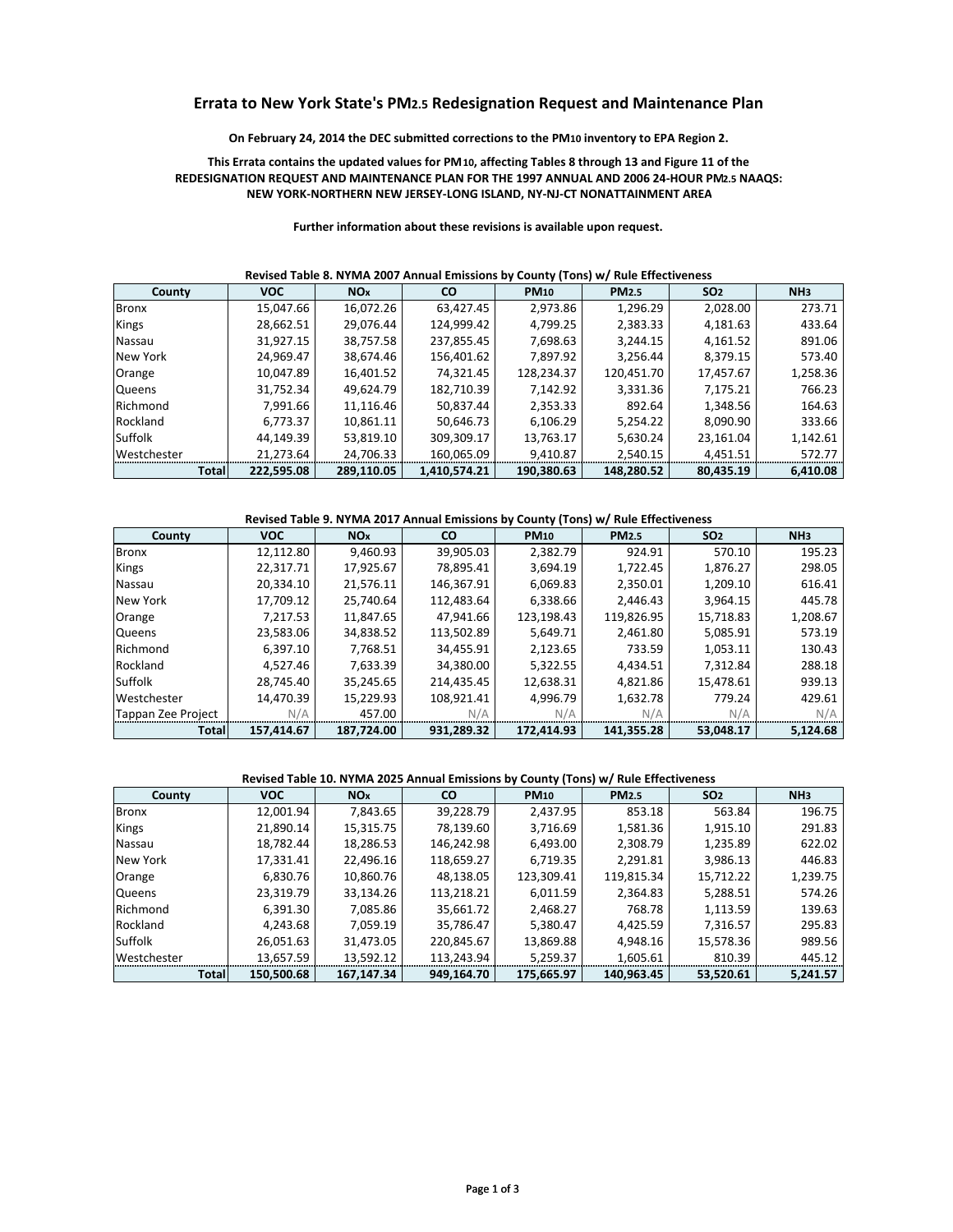